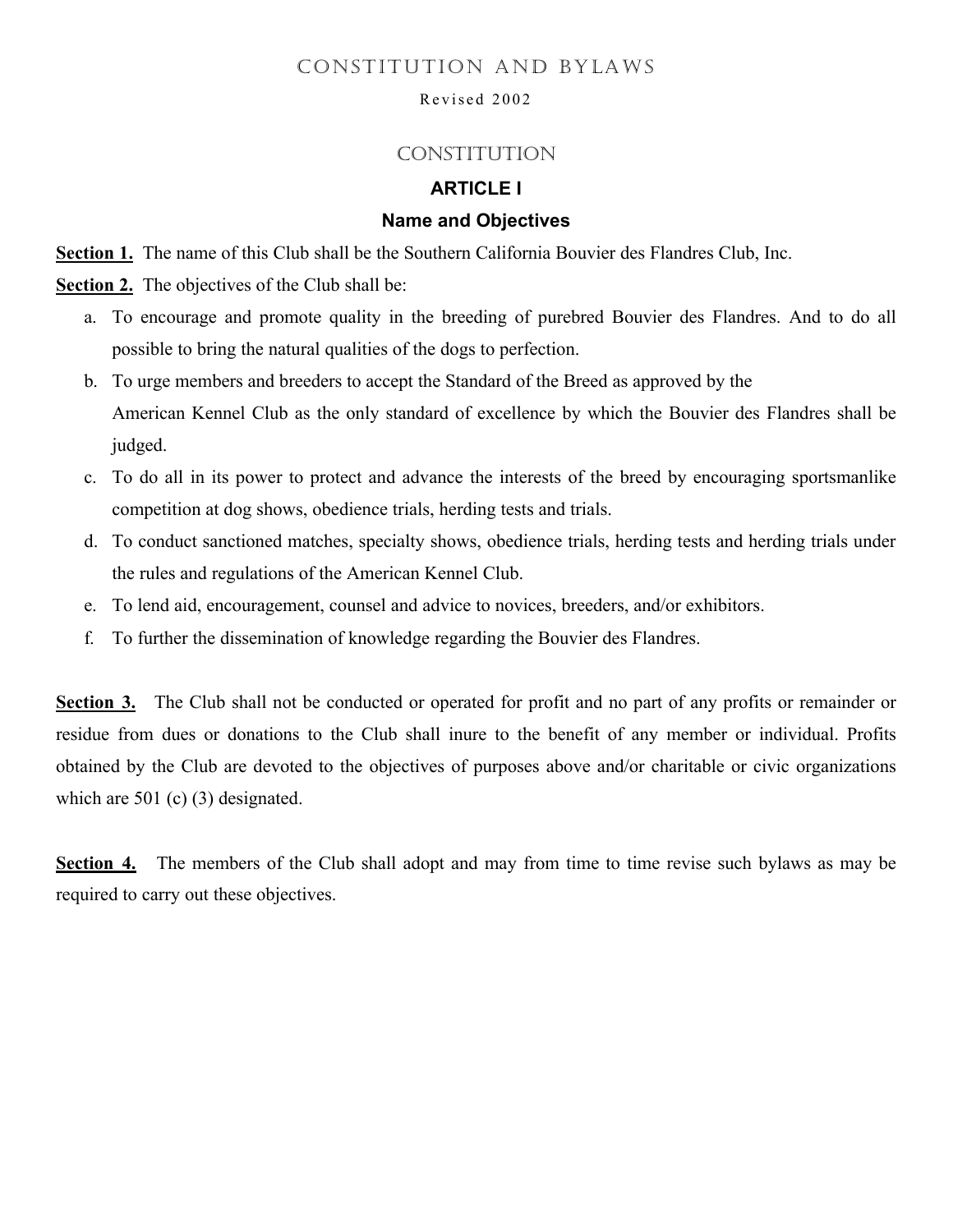# **ARTICLE I**

## **Membership**

**Section 1.** *Eligibility.* There shall be *two types* of **voting** membership and *three types* of **non-voting** membership.

*Voting* membership is open to all persons 18 years of age and older who are in good standing with the American Kennel Club, who reside in the greater Los Angeles area, subscribe to the purposes of this Club and who at the time of application for membership are owner or part owner, or are the spouse of an owner or part owner of a Bouvier des Flandres. While membership is to be unrestricted as to residence, the Club's primary purpose is to be representative of the breeders, exhibitors and Bouvier fanciers in its immediate geographic area. (re: greater Los Angeles area)

*Non-voting* membership is open to all persons.

## Voting Memberships:

- *a. Regular Membership* open to all persons 18 years of age or older, who meet the eligibility requirements for membership and are sponsored by two (2 voting) members in good standing with the Club and the applicant resides within the greater Los Angeles area. Each regular membership shall be entitled to one vote.
- b. *Household Membership* shall be for two (2) or more people living in the same household in the greater Los Angeles area. A household membership shall be entitled to no more than two votes and those voting must be eighteen (18) years of age or older at the time of application, meet the eligibility requirements for membership, and are sponsored by two (2) members in good standing with the Club.

## Non-voting Memberships:

*a. Junior Membership:* Open to any person under 18 years of age, who is in good standing with the American Kennel Club, who subscribes to the purposes of this Club, who at the time of application meets the eligibility requirements for membership, and are sponsored by two (2) members in good standing with the Club. Junior members will *not* be entitled to vote on Club matters nor will they be eligible to hold office. A Junior member shall become a Regular member with all the rights and privileges attached thereto upon reaching eighteen (18) years of age. Dues of Junior members will be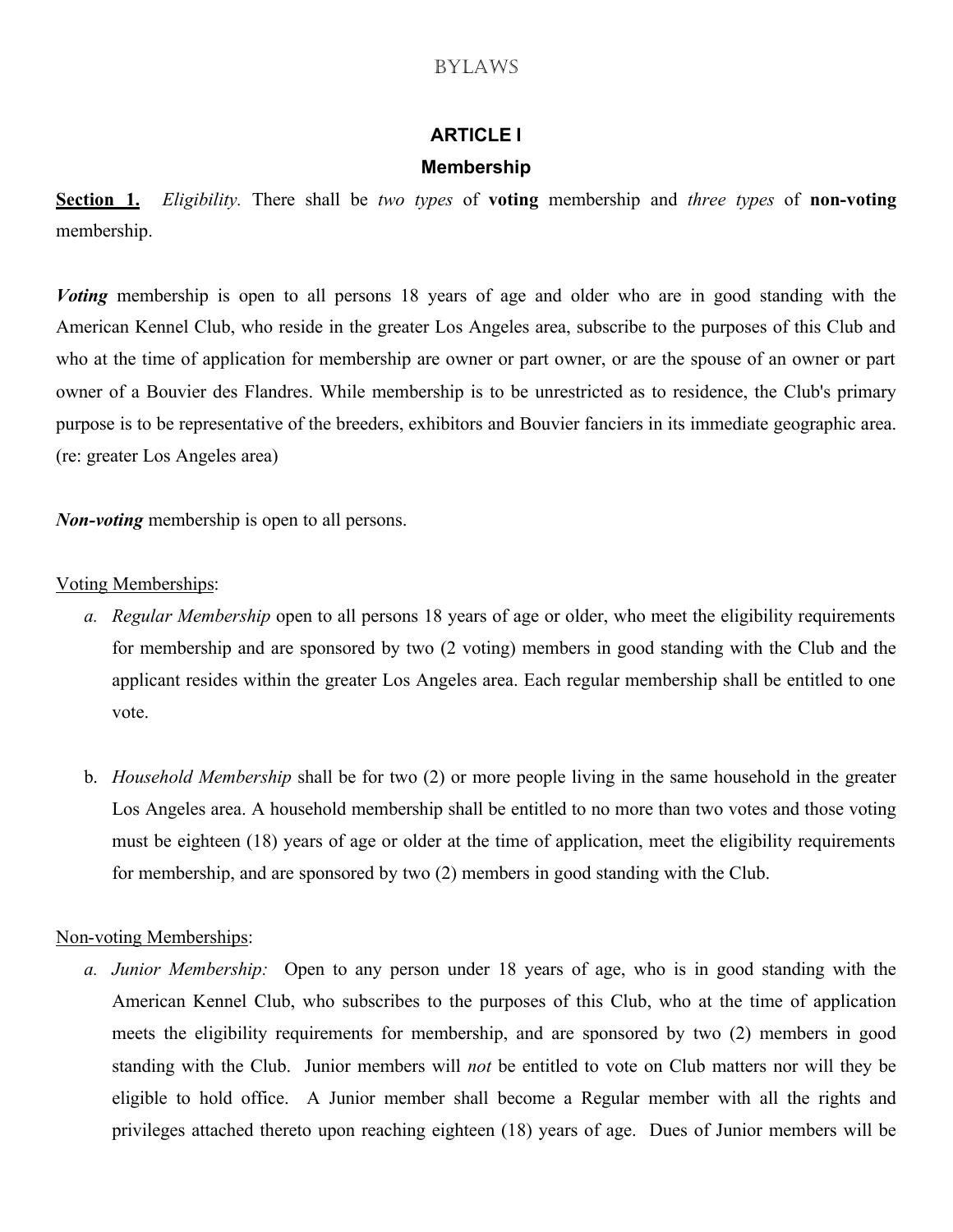two/thirds (2/3) that of the Regular membership and will remain at that level until the end of the calendar year in which they turn eighteen (18) years of age.

- *b. Associate Membership:* Associate membership shall not require endorsement of any members and does not require ownership of a Bouvier des Flandres. Associate members can not vote or hold office, but will be entitled to participate in all Club activities and will receive the Club Newsletter.
- *c. Honorary Membership:* Any individual who has distinguished her/himself because of outstanding service to the Club or betterment of the Breed can be recommended by the Board for honorary membership and elected by the General Membership. Honorary members shall not have voting privileges unless they pay dues.

**Section 2**. *Election to Membership.* Each applicant for membership shall apply on a form as approved by the Board of Directors and which shall provide that the applicant agrees to abide by the Constitution and By-laws of the Southern California Bouvier des Flandres Club and the rules of the American Kennel Club. The application shall state the name, address, and occupation of the applicant and it shall carry the endorsement of two (2) members of the Club in good standing. Accompanying the application, the prospective member shall submit dues payment for the current year and the one time administrative fee. The application should then be forwarded to the Club Secretary.

a. The Club Secretary shall submit the application for membership at the next regular Board Meeting. A majority of the quorum vote of the Board of Directors is required to pass the membership application on to the General Membership for

their approval through publication in the Bulletin.

- b. If no written comments are received from the General voting membership, the application will stand as presented. Written comments regarding a membership application received from the membership by the Board will be read at the next scheduled meeting, and a vote taken of the members present. Only a simple majority of the eligible votes present is required for membership.
- c. In the event the application was not approved under Article III, Section 1, Paragraph c, of this Constitution and Bylaws, the prospective member has the recourse to appeal that decision to the General Membership at the next regularly scheduled meeting.

**Section 3.** *Dues.* The annual dues of the Southern California Bouvier des Flandres Club will be set by its Board of Directors. Membership dues may not exceed \$100.00 per year. Any change in dues shall become effective immediately following the vote to implement such change. Membership dues are payable on or before the 1<sup>st</sup> day of June of each year. No member may vote whose dues are not paid for the current year. On or before May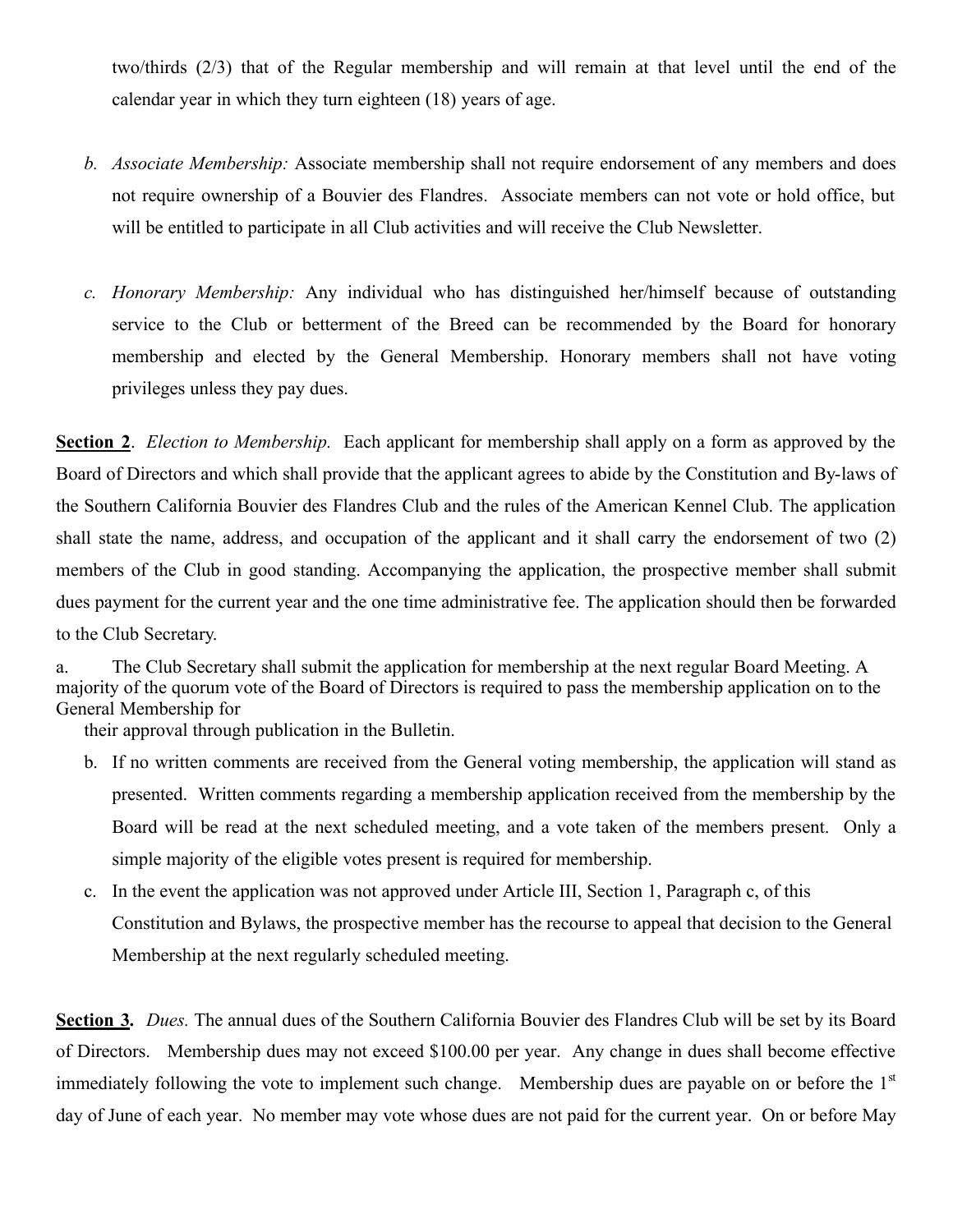1<sup>st</sup> the Treasurer shall send to each member a statement of dues for the ensuing year. Membership will be considered lapsed if not paid by June 30th.

## **Section 4.** *Termination of Membership.* Memberships may be terminated:

- *a. By resignation*. Any member in good standing may resign from the Club upon written notice to the Secretary, but no member may resign when in debt to the Club. Obligations other than dues are considered a debt to the Club and must be paid in full prior to resignation.
- *b. By lapsing.* A membership will be considered as lapsed and automatically terminated if such member's dues remain unpaid 30 days after the first day of the membership year. In no case may a person be entitled to vote at any Club meeting whose dues are unpaid as of the date of that meeting.
- c. *By expulsion*. A membership may be terminated by expulsion as provided in Article IV of these Bylaws.

## **Section 5.** *Club Property.*

- a. No member of the Club shall use the Club or its equipment for their own private or commercial use. Club equipment; shall include the Club Logo, Club Banners, all articles and hardware purchased with Club funds, and all articles and hardware donated to the Club.
- b. Club members shall not dispose of, by sale, gift or any other means, Club equipment, unless authorization to do so is obtained from the Board of Directors.
	- i. Requests for authorization must be made in writing or in person at a regular Board Meeting or at a Special Board meeting. Approval of such requests shall require a majority vote of the Board.
	- ii. In the event that no Board Meeting is scheduled between the date of request and the date of use or disposal of Club equipment, the President shall approve or deny requests.

#### **ARTICLE II**

#### **Meetings and Voting**

**Section 1.** *Club Meetings.* Meetings of the Club shall be held each month within the greater Los Angeles area at such hour and place as may be designated by the Board of Directors. Written notice of each such meeting shall be mailed by the Secretary at least 10 days prior to the date of the meeting. The quorum for such meetings shall be 10 percent of the voting members in good standing.

**Section 2.** *Special Club Meetings.* Special club meetings may be called by the President, or by a majority vote of the members of the board who are present and voting at any regular or special meeting of the Board; and shall be called by the Secretary upon receipt of a petition signed by five members of the Club who are in good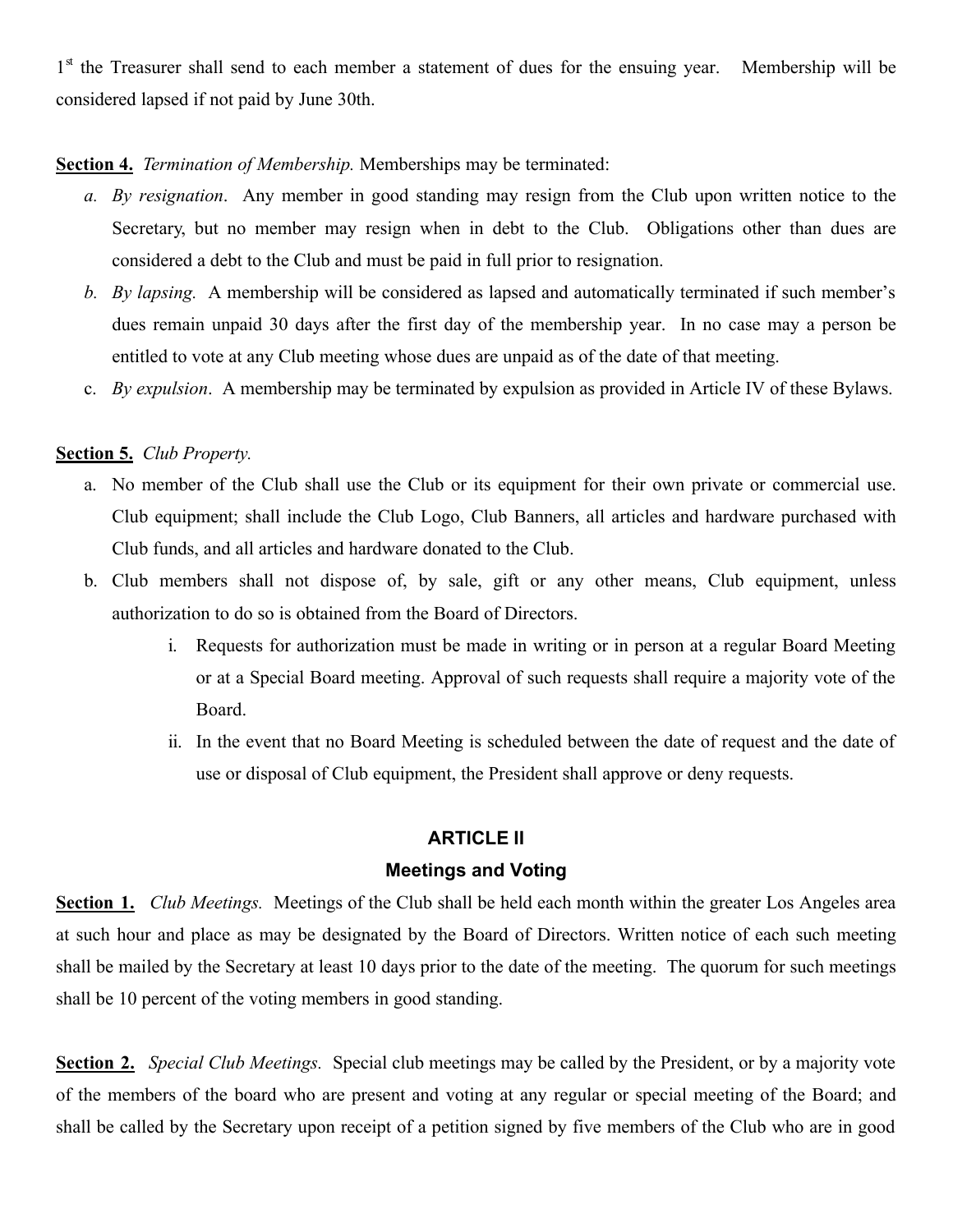standing. Such special meetings shall be held within the greater Los Angeles area at such place, date and hour as may be designated by the person or persons authorized herein to call such meetings. Written notice of such a meeting shall be mailed by the Secretary at least five days and not more than fifteen days prior to the date of the meeting, and said notice shall state the purpose of the meeting, and no other club business may be transacted thereat. The quorum for such a meeting shall be 20 percent of the voting members in good standing who are present.

**Section 3.** *Board Meetings.* Meetings of the Board of Directors and Officers shall be held each month within the greater Los Angeles area at such hour and place as may be designated by the Board. Written notice including use of electronic media of each such meeting shall be mailed by the Secretary at least five days prior to the date of the meeting. The quorum for such a meeting shall be a majority of the Board.

**Section 4.** *Special Board Meetings.* Special meetings of the Board may be called by the President; and shall be called by the Secretary upon receipt of a written request signed by at least three members of the Board. Such special meetings shall be held within the greater Los Angeles area at such place, date, and hour as may be designated by the person authorized herein to call such meeting. Written notice, including use of electronic media shall be mailed by the Secretary at least five days and not more than ten days prior to the date of the meeting. Any such notice shall state the purpose of the meeting and no other business shall be transacted thereat. The quorum for such a meeting shall be a majority of the Officers and Board.

**Section 5.** *Voting.* Each voting member in good standing, whose membership includes voting rights and whose dues are paid for the current year shall be entitled to one vote at any meeting of the Club at which he/she is present. Votes to be cast in person by a show of hands, though any member can request a secret ballot vote at any time. Proxy voting will not be permitted at any club meeting or election.

# **ARTICLE III Directors and Officers**

**Section 1.** *Board of Directors.* The entire Board (9) shall be comprised of the Officers (4) and the immediate past president, if one exists, and four (4) other duly elected persons, all of whom should be members in good standing. If no immediate past president is available, a fifth person shall be elected as Director. All Officers and Directors shall be elected for a one year term at the Clubs annual meeting as provided in Article IV and shall serve until their successors are elected. General management of the Club's affairs and its property shall be entrusted to the Board of Directors. Any Officer or Board Member who is absent, without reasonable cause, for 3 Board Meetings may be terminated from the office, and the remaining Officers and Board Members shall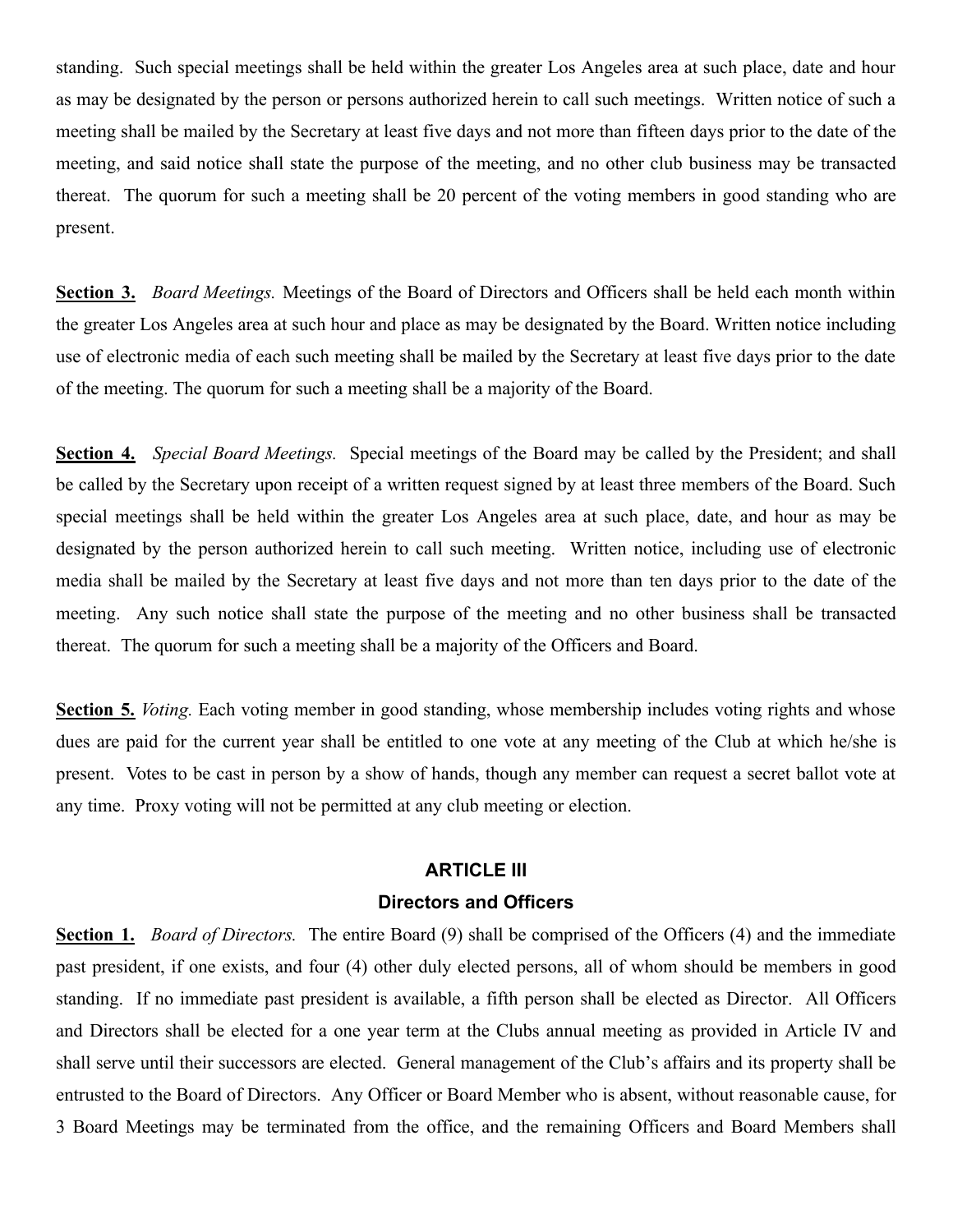appoint a Club Member in good standing for the remainder of the term of office of the terminated Office or Board Member(s).

**Section 2.** *Officers.* The Club's officers, consisting of the President, Vice President, Secretary and Treasurer, shall serve in their respective capacities both with regard to the Club and its meetings and the Board and its meetings.

- a. The **President** shall preside at all meetings of the Club and of the Board, and shall have the duties and powers normally appurtenant to the office of President in addition to those particularly specified in these bylaws. The President shall also be an 'ex officio' member of all committees except the nominating committee. At regular or special meetings of the membership, the President shall have, in addition to his/her individual vote, another vote by virtue of his/her office. This provision is to be invoked only in cases of tie vote at any of said meetings.
- b. The **Vice President** shall have the duties and exercise the powers of the President in case of the President's death, absence or incapacity. The Vice President shall also serve as program chairman.
- c. The **Secretary** shall keep a record of all meetings of the Club and of the Board and of all matters of which a record shall be ordered by the Club; have charge of all correspondence, notify members of meetings, notify new members of their election to membership, notify Officers and Directors of their election to office, keep a roll of the members of the Club with their addresses, and carry out such other duties as are prescribed in these bylaws.
- d. The **Treasurer** shall collect and receive all moneys due or belonging to the Club. Monies shall be deposited in a bank or trust company designated by the Board, in the name of the Club. Monies shall not be drawn out except upon a check signed by the Treasurer for amounts up to and including \$500; and the Treasurer and the President or the Treasurer and the Vice-President for amounts over \$500. The books shall at all times be open to inspection by the Board and a report shall be given at every meeting on the condition of the Club's finances and every item of receipt or payment not before reported; and at the annual meeting an accounting shall be rendered of all moneys received and expended during the previous fiscal year. The Treasurer shall be bonded in such amount, as the Board of Directors shall determine.

All monies of the Club shall be immediately deposited in the name of the Club in such bank or trust company as the Board of Directors may designate.

e. No elected Officer can be re-elected to the same office for a third consecutive term except where unusual circumstances warrant. Such deviation will require the consent of the nominating committee and the Board, before that person may run for an additional term against others nominated for that office as elsewhere provided in the bylaws.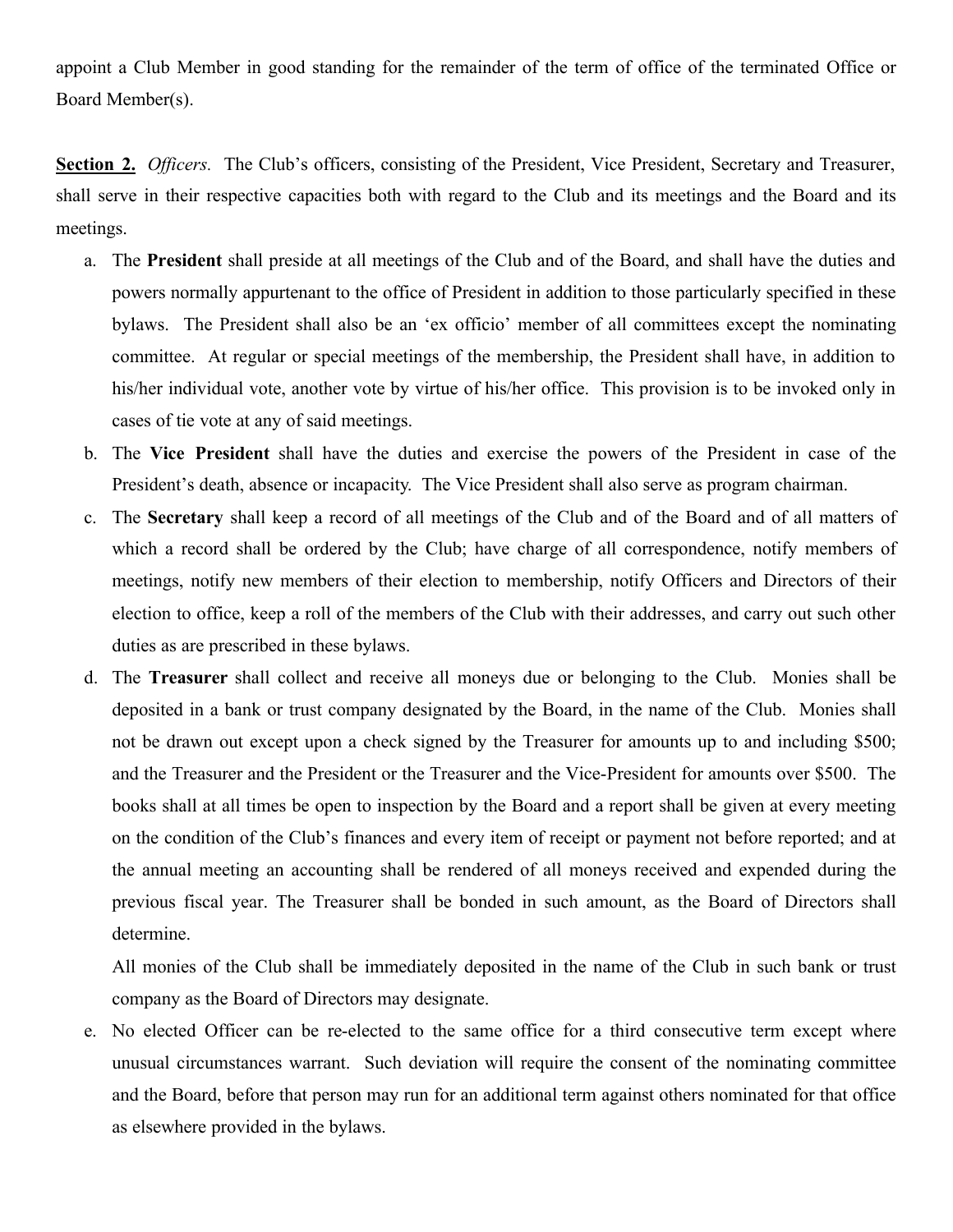- f. Officers and Directors shall serve without compensation, except they shall be allowed reasonable advancement or reimbursement of expenses incurred in the performance of their regular duties.
- g. The Board of Directors, at the Club's expense, may require a bond from any Officer, Agent, or representative of the Club whose duty it shall be to handle the finances of the Club.

**Section 3.** *Vacancies*. Any vacancies occurring on the Board or among the Officers during the year shall be filled until the next annual election by a majority vote of all the then members of the Board at its first regular meeting following the creation of such vacancy, or at a special Board meeting called for that purpose; except that a vacancy in the office of President shall be filled automatically by the Vice President and the resulting vacancy in the office of Vice President shall be filled by the Board.

#### **ARTICLE IV**

#### **The Club Year, Annual Meeting, Elections**

**Section 1.** *Club Year.* The Club's fiscal year shall begin on the first day of June and end on the last day of May. The Club's official year shall begin immediately at the conclusion of the election at the annual meeting and shall continue through the election at the next annual meeting.

**Section 2.** *Annual Meeting.* The annual meeting shall be held in the month of December at which Officers and Directors for the ensuing year shall be elected by secret ballot from among those nominated in accordance with Section 4 of this Article. They shall take office immediately upon the conclusion of the election and each retiring Officer shall turn over to the successor in office all properties and records relating to that office within 30 days after the election.

**Section 3.** *Elections.* The nominated candidate receiving the greatest number of votes for each office shall be declared elected. The 4 or 5 nominated candidates for other positions on the Board who receive the greatest number of votes for such positions shall be declared elected. In case of tie votes for an Officer or Director, the tie would be broken by a majority vote of the members present. The following procedure is to be observed with regard to the election of Officers and Directors. Each voting member present at the Annual Brunch will receive one ballot; all voting will be by secret ballot only. Ballots shall be counted at the meeting by three (3) inspectors of elections, one of whom shall be the Club Secretary or a person designated by the Board and the others to be chosen by the members present at the meeting.

**Section 4.** *Nominations.* No person may be a candidate in a Club election who has not been nominated.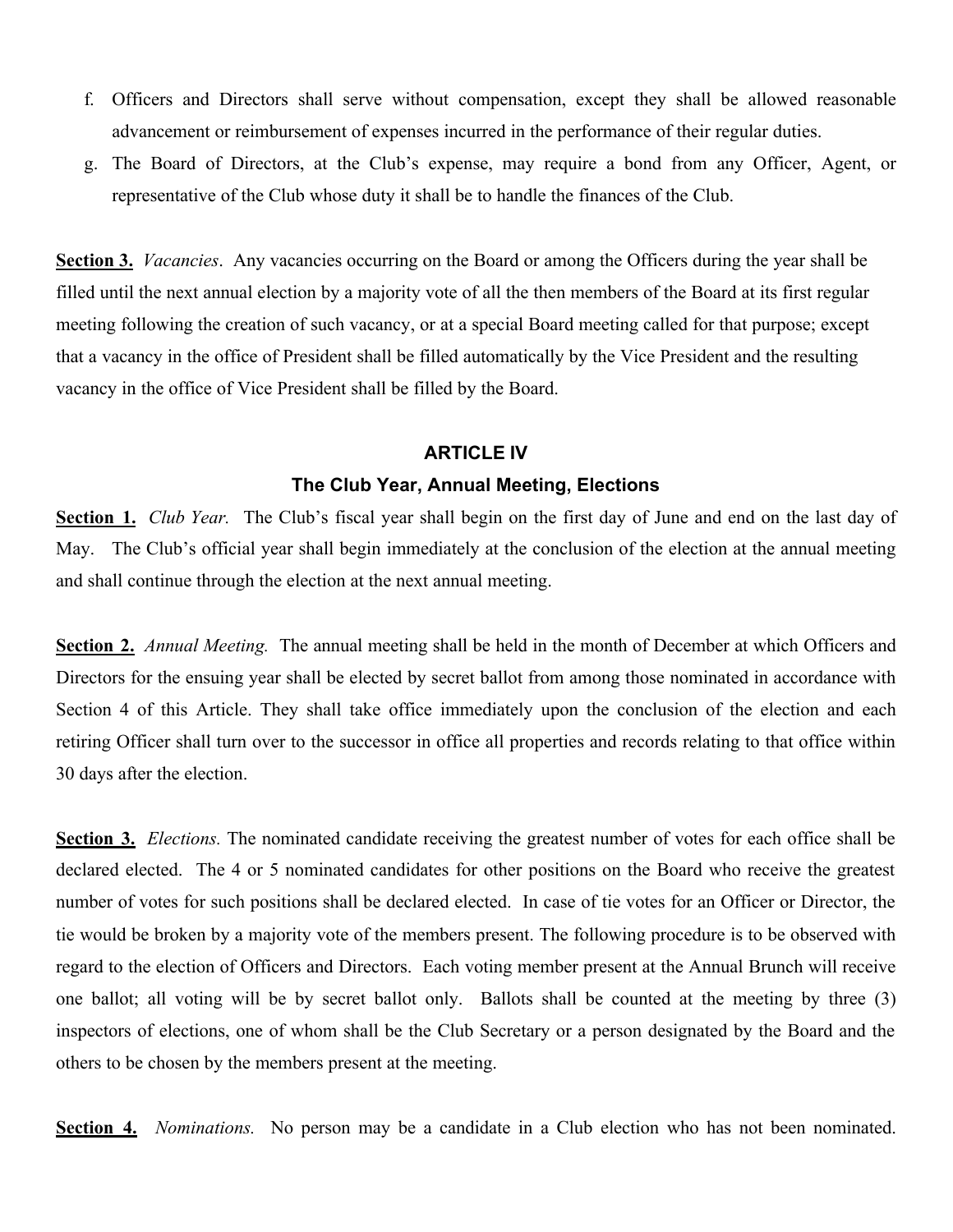During the month of August, the Board shall select a Nominating Committee consisting of three (3) members and two (2) alternates, not more than one of who shall be a member of the Board. The Secretary shall immediately notify the committeemen and alternates of their selection. The Board shall name a Chairman for the committee and it shall be his/her duty to call a committee meeting, which shall be held on or before August  $31^{\text{st}}$ .

- a. During the month of August, the committee shall nominate, one candidate for each Office and no more than five (5) candidates for the Board of Directors, and after securing the consent of each person so nominated, shall immediately report their nominations to the Secretary in writing.
- b. Upon receipt of the Nominating Committee's report, the Secretary shall notify each member in writing of the candidates so nominated by October 1.
- c. Additional nominations may be made at the November meeting by any member in attendance, provided that the person so nominated does not decline when their name is proposed, and provided further that if the proposed candidate is not in attendance at this meeting, the proposer shall present to the Secretary a written statement from the proposed candidate signifying willingness to be a candidate. No person may be a candidate for more than one position.
- d. Nominations cannot be made at the annual meeting or in any manner other than as provided in this Section.

### **ARTICLE V**

#### **Committees**

**Section 1.** The Board may each year appoint standing committees to advance the work of the Club in such matters as dog shows, obedience trials, trophies, annual prizes, membership and other fields which may well be served by committees. Such committees shall always be subject to the final authority of the Board. Special committees may also be appointed by the Board to aid it on particular projects.

**Section 2.** Any committee appointment may be terminated by a majority vote of the full membership of the Board upon written notice to the appointee; and the Board may appoint successors to those persons whose services have been terminated.

#### **ARTICLE VI**

#### **Discipline**

**Section 1.** *American Kennel Club suspension.* Any member who is suspended from the privileges of the American Kennel Club automatically shall be suspended from privileges of the Southern California Bouvier des Flandres Club for a like period.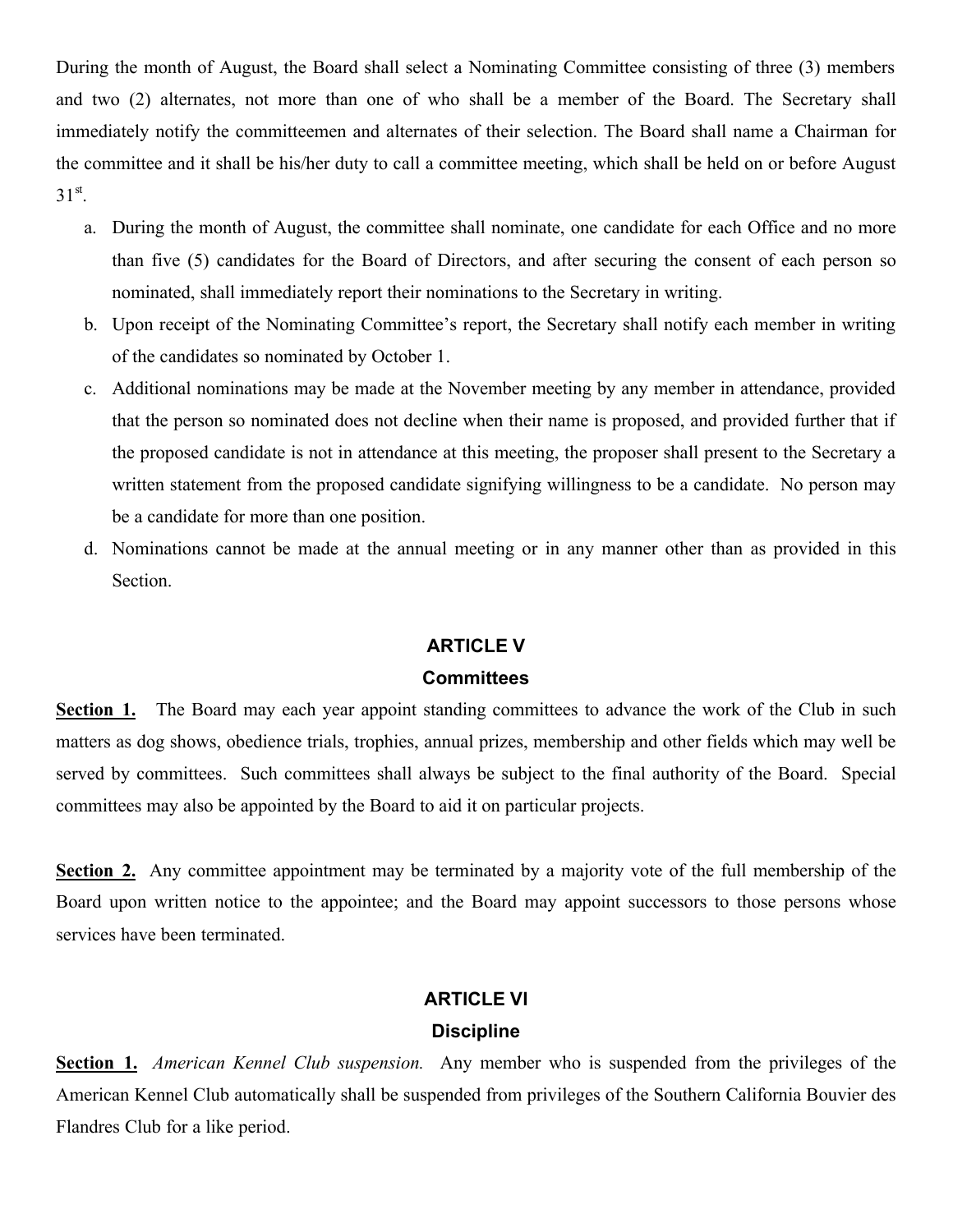**Section 2.** *Charges.* Any member may prefer charges against a member for alleged misconduct prejudicial to the best interests of the Club. Written charges with specifications must be filed in duplicate with the Secretary together with a deposit of \$100.00 which shall be forfeited if the Board following a hearing does not sustain such charges. The Secretary shall promptly send one copy of the charges to each member of the Board or present them at a Board meeting, and **the Board shall first consider whether the actions alleged in the charges, if proven, might constitute conduct prejudicial to the best interests of the Club. If the Board considers that the charges do not allege conduct, which would be prejudicial to the best interests of the Club, it may refuse to entertain jurisdiction.** If the Board entertains jurisdiction of the charges, it shall fix a date for a hearing by the Board not less than three weeks or more than six weeks thereafter. The Secretary shall promptly send on copy of the charges to the accused member by registered mail together with a notice of the hearing and an assurance that the defendant may personally appear in his/her own defense and bring witnesses if he/she wishes.

**Section 3.** *Board Hearing.* Counsel may attend the hearing, but both complainant and defendant shall be treated uniformly in that regard. Should the charges be sustained after hearing all the evidence and testimony presented by complainant and defendant, the Board may by a majority vote of those present reprimand or suspend the defendant from all privileges of the Club for not more than six months from the date of the hearing. And, if it deems that punishment insufficient, it may also recommend to the membership that the penalty be expulsion. In such case, the suspension shall not restrict the defendant's right to appear before his fellow members at the ensuing Club meeting which considers the Board's recommendation. Immediately after the Board has reached a decision, it's finding shall be put in written form and filed with the Secretary. The Secretary, in turn, shall notify each of parties of the Board's decision and penalty, if any.

**Section 4.** *Expulsion*. Expulsion of a member from the Club may be accomplished only at a meeting of the Club following a Board hearing and upon the Board's recommendation as provided in Section 3 of this Article. Such proceedings may occur at a regular or special meeting of the Club to be held within 60 days but not earlier than 30 days after the date of the Board's recommendation of expulsion. The defendant shall have the privilege of appearing in his/her own behalf, though no evidence shall be taken at this meeting. The President shall read the charges and the Board's finding and recommendation, and shall invite the defendant, if present, to speak in his/her own behalf if he/she wishes. The members shall then vote by secret ballot on the proposed expulsion. A 2/3 vote of those present and voting at the meeting shall be necessary for expulsion. If expulsion is not so voted, the Board's suspension shall stand.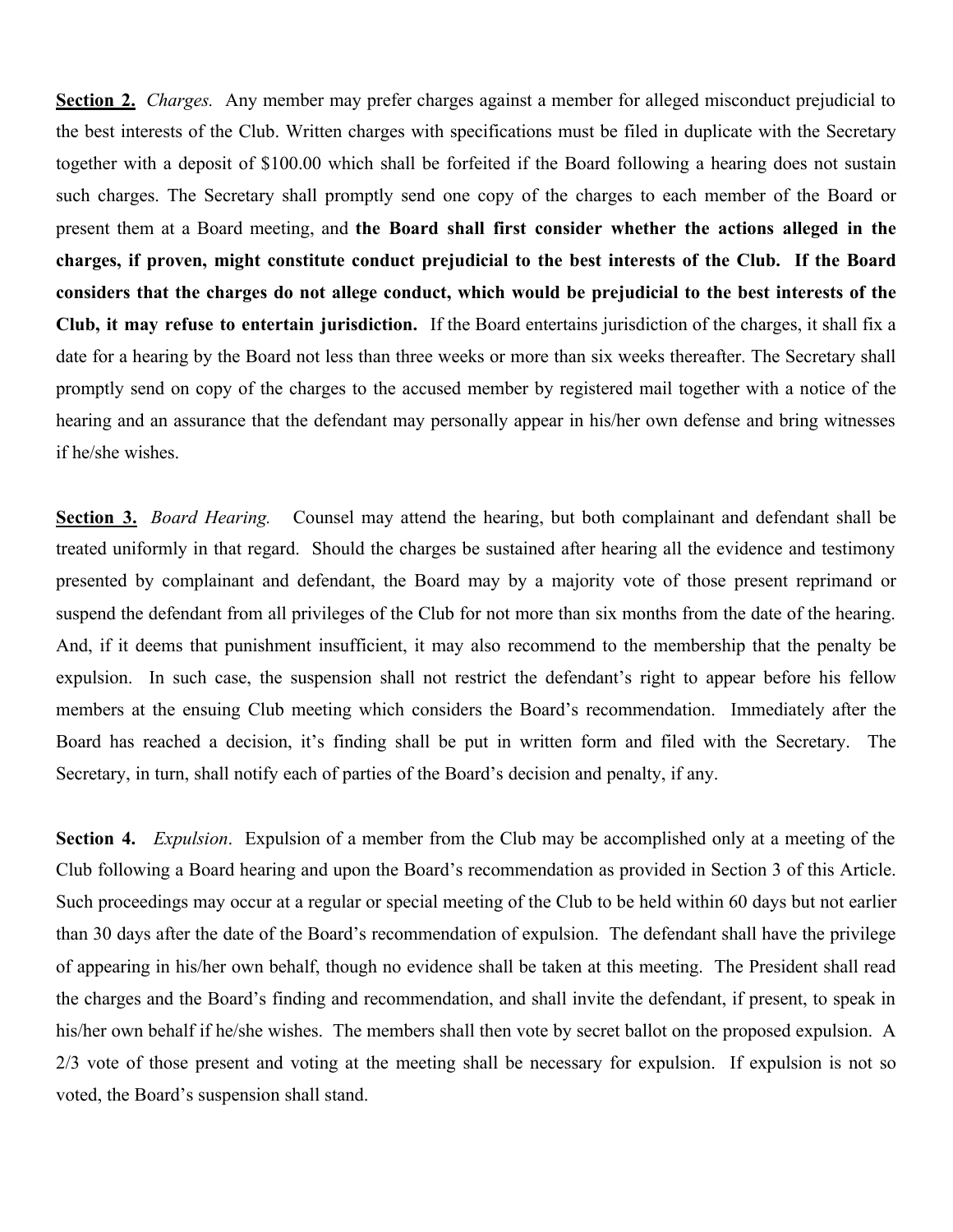# **ARTICLE VII**

#### **Amendments**

**Section 1.** Amendments to the Constitution and Bylaws may be proposed by the Board of Directors or by written petition addressed to the Club Secretary signed by fifteen (15) voting members in good standing. Amendments proposed by such petition shall be promptly considered by the Board of Directors and must be submitted to the members with recommendations of the Board by the Club Secretary for a vote within three (3) months of the date the petition was received by the Club Secretary.

**Section 2.** The Constitution and Bylaws may be amended by a 2/3 secret vote of the members present and voting at any regular or special meeting called for the purpose, provided the proposed amendments have been included in the notice of the meeting and mailed to each member at least two weeks prior to the date of the meeting.

**Section 3.** "No amendment to the constitution and bylaws that is adopted by the club shall become effective until it has been approved by the Board of Directors of The American Kennel Club."

## **ARTICLE VIII**

## **Dissolution**

**Section 1.** The Club may be dissolved at any time by the written consent of not less than 2/3 of the voting members. In the event of the dissolution of the Club other than for purposes of reorganization whether voluntary or involuntary or by operation of law, none of the property of the Club nor any proceeds thereof nor any assets of the Club shall be distributed to any member of the Club, but after payment of the debts of the Club its property and assets shall be given to a charitable organization for the benefit of dogs selected by the Board of Directors.

## **ARTICLE IX**

#### **Order of Business**

**Section 1.** At meetings of the Club, the order of business, so far as the character and nature of the meeting may permit, shall be as follows:

> Roll Call Minutes of last meeting Reports of officers Reports of committees